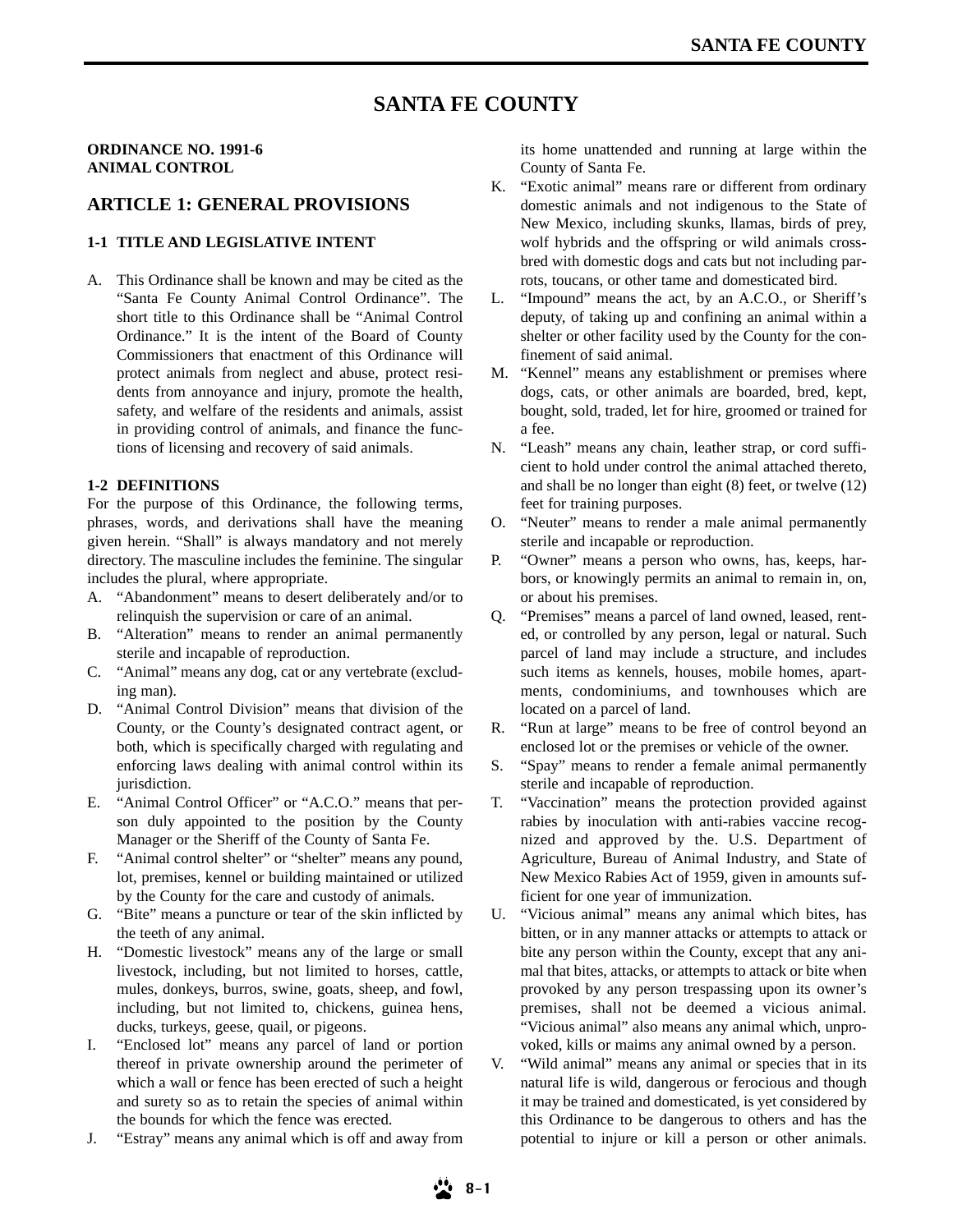Those animals, however domesticated, shall include but are not limited to:

- 1. dog family (Canidae), all except domestic dogs, including wolves, foxes, and coyotes;
- 2. cat family (Felidae) all except the commonly accepted domesticated cats, including lions, pumas, panthers, mountain lions, bobcats and ocelots;
- 3. bears (Ursidae), including grizzly bears and brown bears;
- 4. weasels (Mustelidae) all except the commonly accepted domesticated ferrets, including the weasel, marten, mink, wolverine, badger, otter, ermine, and mongoose;
- 5. raccoon (Procynnidae), including eastern raccoon, desert raccoon and ring-tailed cat;
- 6. primates (Homidae);
- 7. porcupines (Erthizontidae);
- 8. venomous snakes;
- 9. venomous lizards, alligators and crocodiles;
- 10. venomous fish and piranha.

# **ARTICLE: ADMINISTRATION OF ORDINANCE**

### **2-1. ANIMAL CONTROL OFFICERS**

- A. The Sheriff of Santa Fe County is responsible for the administration of the provisions of this Ordinance. Powers delegated to the Sheriff may be delegated by the Sheriff to the duly appointed Animal Control Officers as he may deem expedient.
- B. The Sheriff of Santa Fe County shall appoint Animal Control Officers. The Animal Control Officers shall be concerned primarily with the health and safety of the citizens of the County as affected by animals and with the health and safety of animals within the County limits.

### **2-2 AUTHORITY OF ANIMAL CONTROL OFFICERS; ISSUANCE OF CITATIONS**

- A. Santa Fe County Sheriff deputies and Animal Control Officers shall have the authority to issue citations for violations of this Ordinance and state statutes regarding the care and control of animals, whenever there is probable cause to believe there exists a violation of this Ordinance and/or animal care and control statutes, and to perform such other duties as prescribed by the Sheriff of Santa Fe County.
- B. Animal control Officers shall have the authority to investigate upon probable cause any alleged violation of this Ordinance or any law of the State of New Mexico which relates to the care, treatment, and control of animals and to the prevention of cruelty to animals.
- C. Animal Control Officers are authorized to enter onto and inspect premises and animals thereon within the County as necessary to perform their duties. If the

owner or occupant of the premises objects to inspection a warrant shall be obtained from a court of competent jurisdiction prior to inspection, unless there appears to the A.C.O. that probable cause exists of an emergency requiring such inspection. An A.C.O. shall not enter onto the premises of the known owner for the sole purpose of taking up an animal which has been alleged to be running at large by a person who is not an A.C.O. or Sheriff's deputy.

# **ARTICLE 3: CONTROLAND IMPOUNDING PROCEDURES**

### **3-1 IMPOUNDING OF ANIMALS; NOTICE REQUIRED**

- A. The A.C.O. or Sheriff's deputy may take up and impound or cause to be impounded any estray animal found in the County, and any other animal found in violation of this Ordinance or state statute.
- B. As soon as practicable after the date of impoundment the Animal Control Officer shall notify the owner of such impoundment, if the owner of such animal is not already so informed. If the owner is not known or if his address cannot be reasonably determined the A.C.O. has no duty to give notice to the owner.
- C. All violations and fine amounts shall be reported to the shelter custodian upon the animal's impoundment.
- D. No animal that has been impounded may be adopted out for purposes of breeding or sale.

### **3-2 IMPOUNDING ESTRAYS; NOTICE REQUIRED; REDEEMING ANIMALS**

### A. Notice

- 1. No person shall, without knowledge or consent of the owner, hold or retain possession of any animal of which he is not the owner, for more than twenty-four (24) hours, excluding Saturdays, Sundays, and holidays, when such person has knowledge of or could reasonably discover the owner of such animal, without first reporting the possession of such animal to the owner or, if this cannot be done, to an A.C.O. This provision shall not preempt N.M.S.A. Section 77-14-l, et. seq.
- 2. Any person taking up an animal shall give notice of such animal retention to the owner if his identity can be reasonably determined and shall not refuse to immediately surrender such animal to the owner or to an Animal Control Officer upon demand thereof.
- B. If an impounded estray is wearing a license, or bears other identification tags, the animal shall be confined at an appropriate animal shelter pending notification of the owner or authorized agent, for a period of five (5) working days. The day the estray animal is impounded constitutes day one.
- C. Upon notification, an owner or his notarized agent

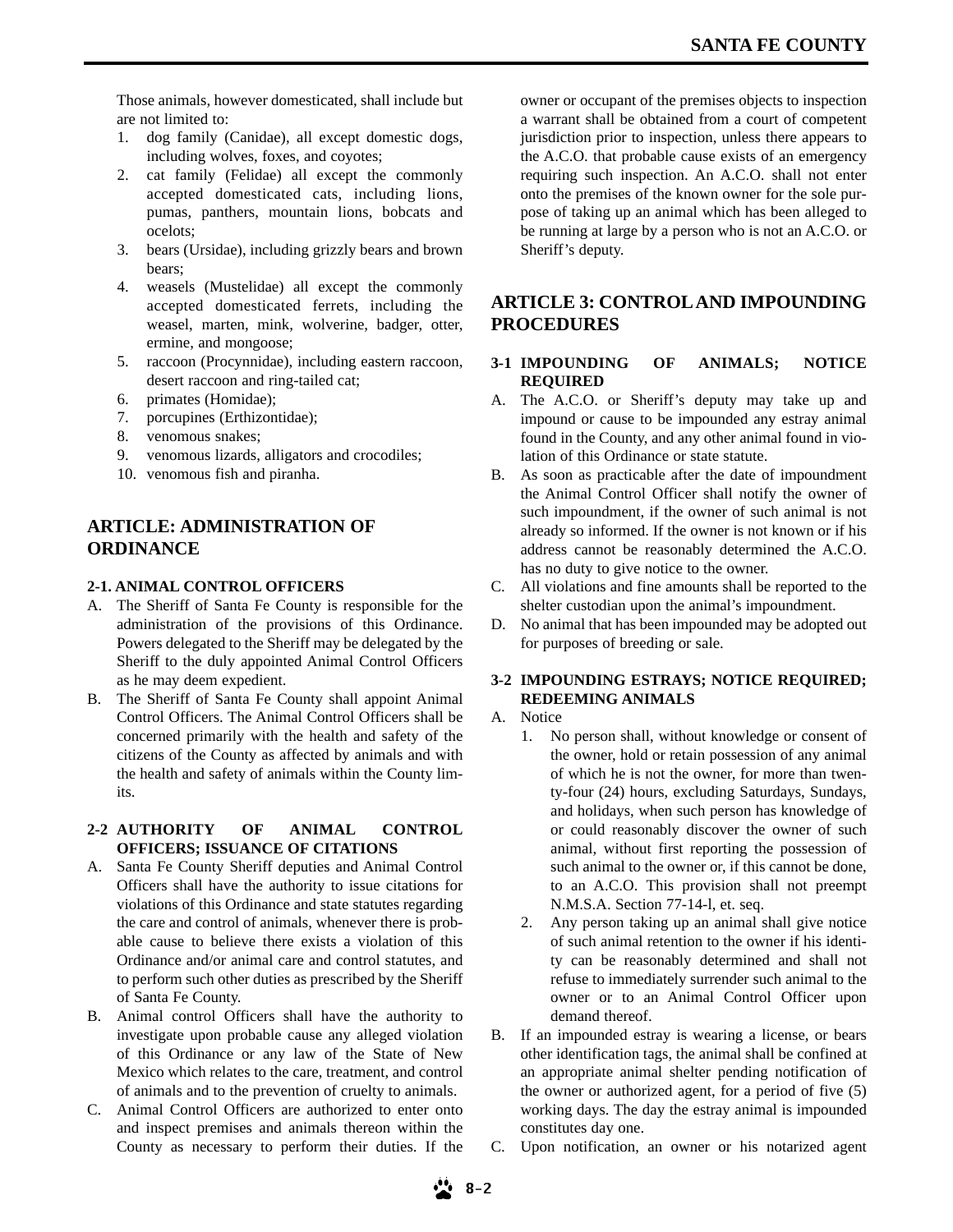must. redeem his animal within twenty-four (24) hours. Any animal not claimed by an owner within twenty-four (24) hours following notification shall become the property of Santa Fe County and may be destroyed, impounded or adopted out at the discretion of the Animal Control Division.

- D. Any owner who claims an unlicensed animal from the appropriate Animal Control Center must show proof of rabies shots and proof of neutering (when applicable) upon claiming said animal. Such owner may be cited by the. A.C.O. and will be required to buy a license from the County before the impounded animal shall he released. If proof of current rabies vaccination cannot be produced, the owner or the impounded animal must purchase a license from the County, must vaccinate the animal within three (3) working days and furnish proof of to the A.C.O.
- E. It shall be the responsibility of an owner to reimburse the county for animal boarding, vaccination, emergency veterinary costs, or other expenses incurred by the County or a shelter a incurred by the under the provisions for any animal legally impounded the animal is of this ordinance, whether or not the animal is redeemed.
- The owner of an impounded animal may claim his animal by paying the scheduled fines and impounding fees to the custodian of the shelter, to an A.C.O. or Sheriff's deputy. An owner may elect to pay the fine under protest, request a hearing on the matter by accepting a citation from an A.C.O, appear at an arraignment at Magistrate Court, and participate in a trial on the matter.
- G. If an estray is not wearing a license and bears no other identification tags, the animal shall be impound at an appropriate animal control shelter for four (4) working days. Any animal not claimed or adopted out within four (4) working days, commencing from the first date of impoundment, shall become the property of Santa Fe County and may be destroyed, impounded for an additional period or adopted out, at the discretion of the Animal Control Division.
- H. If an impounded animal is certified by a licensed veterinarian as suffering because of sickness, injury or age, then it may be destroyed, pursuant to Section 3-4 of this Ordinance, after the A.C.O. gives notice or attempts to give notice to the owner.

### **3-3 IMPOUNDMENT FEES**

Impoundment fees, fees required for adoption of an impounded animal, boarding costs and additional fees for the redemption of impounded animals are described in Appendix A.

- A. Impoundment fees are described and set forth in Appendix A.
- B. Fees required for adoption of an impounded animal are described in Appendix A.
- C. Additional fees for impounded animals are described in Appendix A.

### **3-4 DESTRUCTION OF ANIMALS**

- A. If an animal which is impounded under this Section is not redeemed within the specified time period, adopted out, or if it is suffering because of sickness, injury or age as certified by a licensed veterinarian, then it shall be painlessly destroyed under the supervision of a licensed veterinarian by an intravenous or intercardial injection of a dose of barbiturates (sodium pentobarytol), or any other method deemed humane and painless by the Animal Control Division.
- B. Any animal which cannot be brought to an animal shelter because of the inability of an Animal Control Officer to extricate or capture an animal which is, in the opinion of the A.C.O., vicious or infected with any dangerous or incurable disease or in any painfully crippled condition, shall be destroyed by shooting by a Public Safety Officer at the direction of the Animal Control Officer.

### **3-5 IMPOUNDMENT OF HORSES**

- A. If an A.C.O. finds that a horse has been abused by being untreated for serious medical or health problems, or by being seriously underfed to such an extent that its backbone is visible through its skin, then an A.C.O. shall cite the owner under Article 6 of this Ordinance and may, in his discretion, allow a responsible person who is knowledgeable in horse care and able to provide suitable food, water and veterinary care (hereinafter, "caretaker"), while in the presence of the A.C.O., to temporarily take custody of the horse, in order to provide care and maintenance for the horse, provided:
	- 1. The caretaker shall provide transportation for the horse from the site where the horse is found to the caretaker's premises; and
	- 2. The caretaker shall provide adequate food, shelter and veterinary care for the horse; and
	- 3. The caretaker agrees to abide by any court order regarding the custody and ownership of the horse.
- B. The owner of such an abused horse who has been temporarily deprived of the custody of his horse may, at the hearing on the issue of his citation for abuse, petition the Court for the return of his horse. Until such a judicial determination, the horse shall remain in the custody of the caretaker, and the owner be assessed a reasonable fee for the transportation of the horse to the caretaker's premises, plus \$10 per day boarding charge, for each day or part thereof that the horse remains on the caretaker's premises. Such amount can be awarded by a court to the caretaker.
- C. If the owner does not pay all fines and charges, including those imposed by a Court under this Section 3-5, within five (5) days of imposition, then the horse shall be deemed forfeited by the owner, and title and ownership shall vest in the caretaker.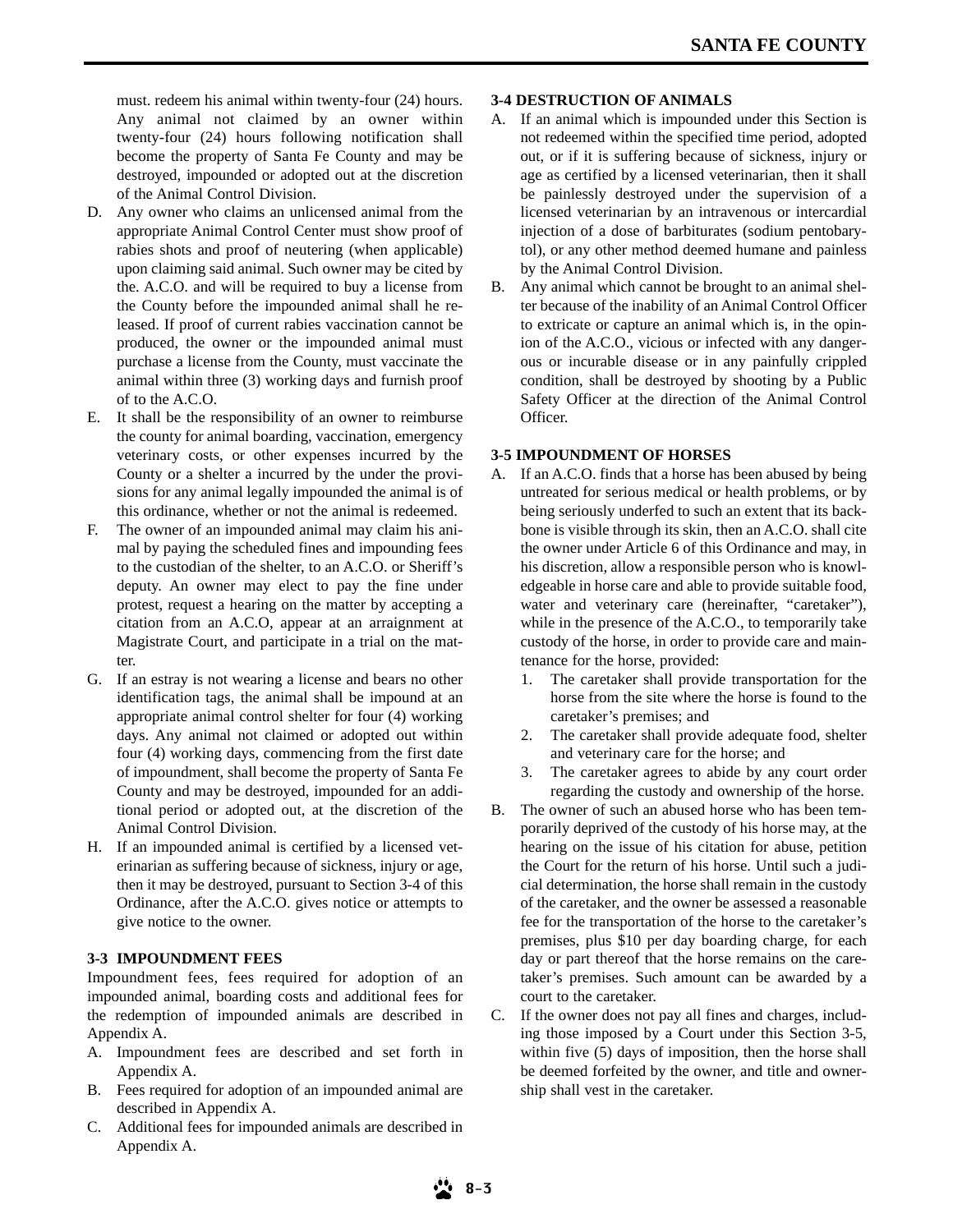# **ARTICLE 4: OWNER'S DUTIES**

### **4-1 RABIES VACCINATION**

- A. It is the duty of all persons owning a cat or dog or any members of the canine or feline family which an employee of an animal control shelter or the animal control division is permitted to vaccinate over the age of three, (3) months to have such animal vaccinated against rabies. The rabies vaccination shall be given in amounts sufficient to provide immunity from rabies for one (1) year and be administered by a licensed veterinarian. A certificate or tag from a licensed veterinarian shall be evidence of vaccination. A graduate veterinarian may vaccinate his own dog or cat.
- B. A veterinarian administering any rabies vaccine to any animal shall issue to the owner of the animal a numbered vaccination certificate or tag which shall contain the name and address of the owner of the animal, a description of the animal vaccinated, the date of the vaccination and the expiration date of the period of immunity.
- C. It is unlawful for the owner of any dog, cat, or other members of the canine or feline family to fail to exhibit a certificate or tag of vaccination, upon demand, to any Sheriff's deputy or Animal Control Officer.

### **4-2 RABID ANIMAL**

Any animal that has rabies or shows signs of having rabies, and any animal bitten by another animal afflicted by rabies, or that has been exposed to such a rabid animal, shall be confined at once in a secure place by the owner. A person who knows or has reason to know that any animal is infected with rabies or an unvaccinated animal has been exposed to rabies shall immediately notify an Animal Control Officer of the place where the animal is confined or can be found. The owner of said animal shall surrender said animal to the Animal Control Officer upon demand. The A.C.O. shall then deal with the rabid animal pursuant to state law. A vaccinated animal exposed to rabies may be required to be confined on the owner's premises for a minimum of fourteen (14) days, until it is determined by an A.C.O. that there are no symptoms of rabies.

### **4-3 ANIMAL BITING A PERSON**

- A. The owner of an animal that bites a person and the person bitten by an animal shall both report that occurrence to an Animal Control Officer within twenty-four (24) hours of the occurrence. The owner of an animal that bites a person shall surrender said animal to an Animal Control Officer to impound said animal for a period of observation deemed reasonably necessary by the Animal Control Officer. A vaccinated animal may be confined on its owner's premises during this time of observation.
- B. The owner of the animal shall bear the cost of confinement. The A.C.O. may consent to confinement on the owner's premises, but only if the owner can produce

evidence of a current rabies vaccination at the time the bite was inflicted. The premises where the home confinement is to occur shall be inspected and approved for such purposes by the A.C.O. A person who has custody of an animal that has bitten a person shall immediately notify the Animal Control Officer, if the animal shows signs of sickness, or abnormal behavior.

C. A physician who renders treatment to a person bitten by an animal shall report the fact that he has rendered such treatment to an Animal Control Officer within twenty-four (24) hours of his first professional attendance to the bite wound. The physician shall report the name, sex, and address of the person bitten as well as the type and location of the bite. The physician shall give the name and address of the owner or the animal that inflicted the bite, if known, and other facts that may assist the Animal Control Officer in ascertaining the immunization status of the animal.

### **4-4 RESTRAINT OF ANIMALS**

- A. All persons owning or having charge, custody, or control of any animal shall keep such animal restrained to prevent damage or harm to people and property. Violation of this Section will subject said owner or keeper to a fine as set forth in Appendix A.
- B. When a dog is off its owner's premises, It must be under leash or under control of the owner. "Control" includes a dog, who responds to sound commands or its owner to come to its owner on command. The owner of a dog shall not allow it to run at largo or create a nuisance on another's property, be it public or private, including entering onto-lawns, driveways, walk-ways, places of recreation, or amusement parks. The term "nuisance" shall include defecation or urination, Violation of this Section will subject said owner or keeper to a fine as set forth in Appendix A.
- C. Any animal trespassing upon private or public property shall be deemed prima facie not to be under the immediately control of the owner or his designee and the owner shall be in violation of Sections 4-4A and 4-4B, and subject to penalties, pursuant to Appendix A.

### **4-5 LICENSE REQUIREMENTS**

- A. Licensing Required: Any person keeping, harboring, or maintaining any dog over three (3) months of age within the County shall obtain a license from the Animal Control Division for each such dog. The A.C.O. shall keep a record of all licenses issued and shall issue a tag for each license granted. A current rabies vaccination certificate shall be presented at the time of the application for the license. Licenses shall be issued annually, and shall be renewable during the anniversary month of the originally issued license, and shall expire on the last day of the anniversary month.
- B. To encourage the alteration of dogs, the licensing fee for unaltered animals shall be higher than for altered animals.

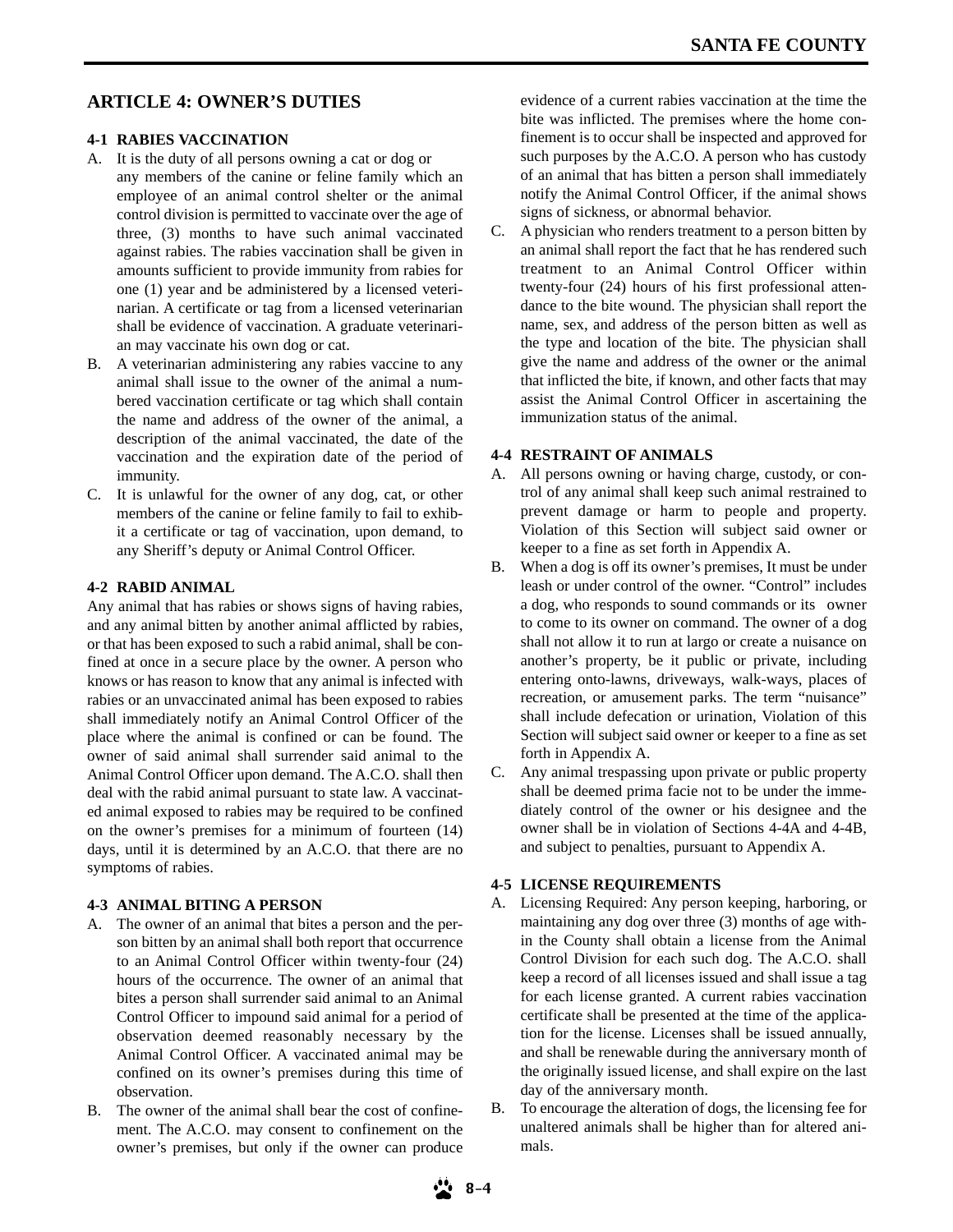- C. Affixing Tags: A current license tag or number shall be affixed to the licensed dog at all times and in a reasonable manner.
- D. License Fee Schedule: See Appendix A.
- E. Duplicate (replacement) tag fee: See Appendix A.
- F. Exemptions:
	- (1) Dogs belonging to non-residents, who keep dogs within the confines or the boundaries or the County for less than ninety (90) consecutive days shall be exempt from this Section, provided, however, that all other provisions of this Ordinance are complied with.
	- (2) Guide dogs will be licensed by the County at no charge to the legally blind and/or deaf, or to a handicapped or disabled person who has a current prescription from a licensed physician prescribing such animal use.
- G. Penalty: Any person violating any of the provisions of this article shall be guilty of a misdemeanor and, upon conviction, shall be punished by incarceration and/or by a fine as set forth in Appendix A.

# **ARTICLE 5: PROHIBITED ACTIVITIES**

### **5-1 DOGS RUNNING AT LARGE**

It is unlawful for any owner to allow or permit any dog to run at large. Any dog permitted to run at large in violation of this Section is declared to be a nuisance, a menace to the public health and safety, and may be taken up and impounded as provided in Section 3-1, et seq. In addition, its owner shall be subject, to the penalties set forth in Appendix A.

### **5-2 ANIMALS ON UNENCLOSED PREMISES; CHAINED ANIMALS**

- A. It is unlawful for any person to chain or stake any animal in a cruel or inhumane manner. Where circumstances warrant and no other alternative exits for confining an animal on its owner's property, a rope, cable, or chain may be used to restrain the animal, provided the following criteria are met:
	- 1. The rope, chain, or cable must be affixed to the animal by use of a non-abrasive, comfortably fitted collar or harness.
	- 2. The rope, chain or cable must be at least twelve (12) feet in length unless such length allows the animal to enter onto another's property, in which case the chain shall be no less than eight (8) feet in length. The chain must be unobstructed by objects which might cause the animal to become entangled.
	- 3. The animal must have easy and constant access to adequate shelter, food and potable water.
	- 4. The area where the animal is confined must be kept free of garbage, feces, or other debris which may endanger the animal's health and safety.
	- 5. The area where the animal is confined must be kept

free of insect infestation such as ant hills, wasp nests, flea, tick, and maggot infestations.

- 6. The animal must be tied reasonably near the owner's residence or workplace and must not be left unattended for longer than a twelve (12) hour period.
- B. Invisible fencing. Where an owner maintains an invisible fence, i.e., an electrical device designed to contain animals wearing an appropriate collar within a confined area, which is in operation at all times that a dog is outdoors on the owner's premises, and within the invisible fencing, and where each owner's dog on the premises wears the applicable collar, then the provisions of Section 5-2A shall not apply, provided that the invisible fence does, in fact, retain the dog on the owner's premises.
- C. Violations of these requirements will constitute an act of neglect/cruelty and will subject the animal to immediate impoundment and penalties to the owner as set forth in Appendix A.

### **5-3 ANIMALS TRANSPORTED OR LEFT IN VEHICLES**

It is unlawful for any person to carry any animal in or upon any vehicle in a cruel, inhumane, or unsafe manner. No person shall keep or transport an animal in the bed of a pick-up truck unless the animal is properly restrained in a humane and safe manner to prevent the animal from leaving the confines of the bed of the truck. No person shall leave an animal in a closed vehicle for any length of time reasonably concluded to be dangerous to the health or safety the animal. During hot weather conditions, an A.C.O. or Sheriff's deputy may immediately remove an animal from a vehicle and take it into protective custody, at the cost assessed to the owner. Violations of this Section will constitute an act of cruelty/neglect and will subject the owner to the penalties set forth in Appendix A.

### **5-4 VICIOUS ANIMALS**

It is unlawful for any person to keep or harbor a known vicious animal in the County. Any attack by a vicious animal or any animal displaying traits of a vicious animal may be repelled by the use of reasonable force. After a judicial determination that an animal is vicious, the court having jurisdiction over the enforcement of this Ordinance, upon hearing of such complaint, may, in addition to any fine or imprisonment which may be imposed for violation hereof, order the Animal Control Officer to have such animal destroyed as set forth in Section 3-4 or this Ordinance.

### **5-5 ANIMAL DISTURBING THE PEACE**

A. It is unlawful for any owner to allow any of his animals to persistently or continuously bark, howl or make noise common to their species or otherwise disturb the peace and quiet of the inhabitants of the County, or to keep or maintain on his premises any animal in such a manner as to disturb others by noxious or offensive odors, or

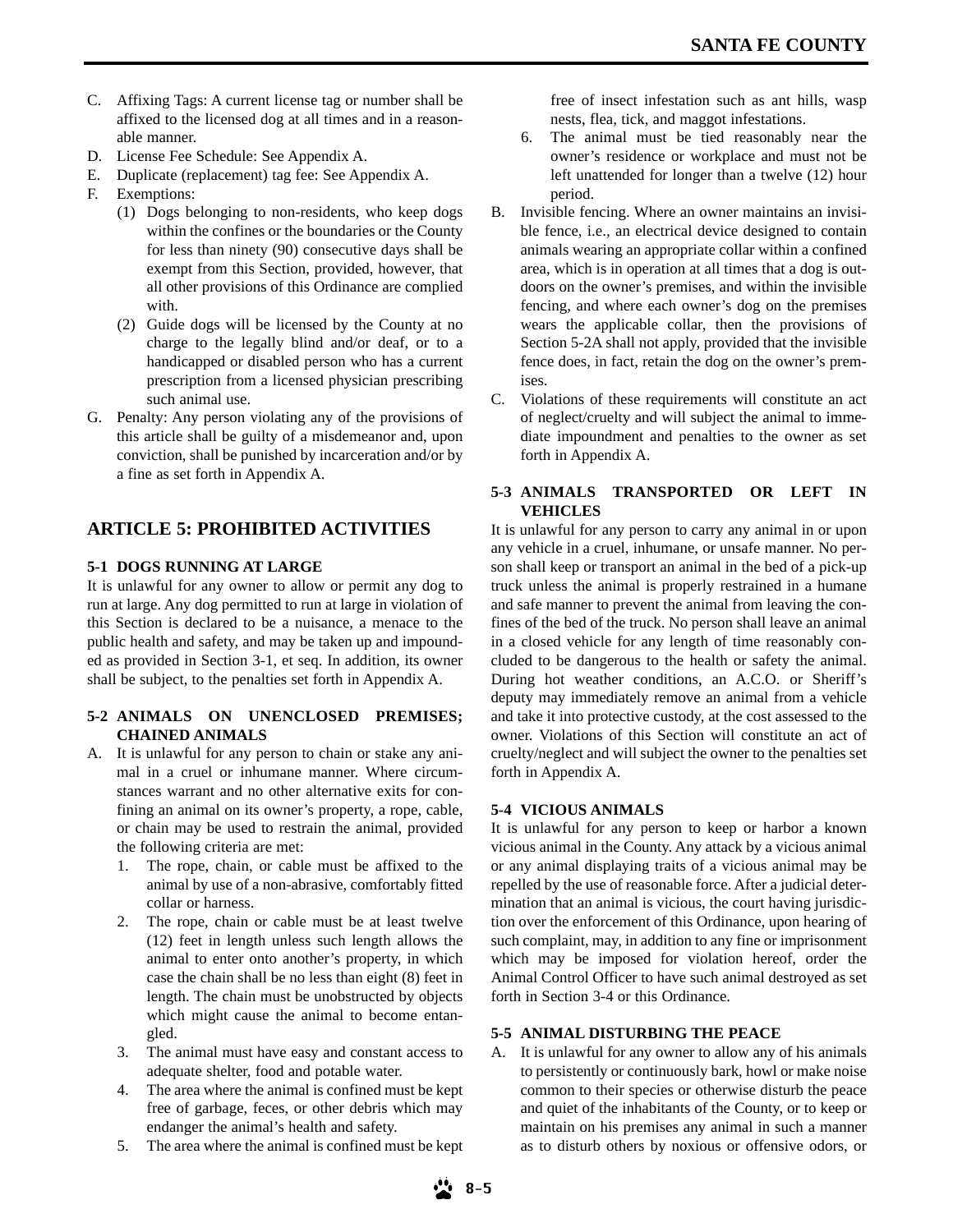otherwise endanger the health, safety, and welfare of the inhabitants of the County.

B. Violations of this Section shall constitute a nuisance and shall a subject the owner to the penalties set forth in Appendix A.

### **5-6 ANIMAL NUISANCES ON SIDEWALKS, PUBLIC PARKS, ALLEYS, AND OTHER PLACES OPEN TO THE PUBLIC**

- A. It is unlawful for the owner of any animal to permit-, either willfully or through failure to exercise due care or control, any such animal to commit any nuisance upon a sidewalk, or in a public park; or upon the floor or wall or any common wall or any common hall in any multiple dwelling, entryway, stairway, or wall immediately abutting on a public sidewalk; or upon the floor or wall of any theater, shop, store, office building, or other building used in common by the public; or upon any private property other than that or the animal owner. When an animal defecates in a public place, the owner must remove the feces and dispose of it in a sanitary manner. The term nuisance shall include any defecation or urination, destruction of property or disturbing the property of another, including the rubbish or trash of a resident of Santa Fe county.
- B. Violations of this Section shall constitute a nuisance and shall objection the owner to the penalties set forth in Appendix A.

### **5-7 UNLAWFUL USE OF LICENSE TAG**

It is unlawful for any person to remove any license tag from an animal and attach it to another animal. It shall be unlawful for any person to manufacture or cause to be manufactured or to have in his possession or under his control a stolen, counterfeit, or forged animal license tag, rabies vaccination certificate or other form of licensing as required under this Ordinance.

### **5-8 ANIMALS TRAINED TO ASSIST THE HANDICAPPED ALLOWED IN PUBLIC PLACES**

Animals trained to assist the handicapped, including blind or deaf persons, shall be allowed in public places and it shall be unlawful for any person who owns, operates, or maintains any public place of business or conveyance into which the general public is invited to debar or exclude therefrom any animal which has been trained to assist the handicapped, provided such animal, accompanies the handicapped person it was trained to assist.

### **5-9 WRITTEN COMPLAINT REQUIREMENT**

For any alleged violations of this Section 5, an A.C.O. may, require before further action or investigation, complaint to submit, on a form provided by the A.C.O., a written complaint of the alleged Ordinance violation, giving the name and address or the complainant and, if available, or the owner who is in such violation.

### **ARTICLE 6: CRUELTY TO ANIMALS PROHIBITED**

### **6-1 PHYSICAL ABUSE**

It is unlawful for any person to willfully or maliciously kill, beat, sexually abuse, maim, poison, disfigure, burn, or scald any animal, or to attempt to kill or poison any animal that is not a wild animal, except that reasonable force may be. employed only to drive off vicious or trespassing animals.

### **6-2 MOLESTING ANIMALS**

It is unlawful for any person to tease, annoy, disturb or molest any animal which is on the property of its owner, or under the control of its owner.

### **6-3 WORK CRUELTY**

It is unlawful for any person to drive or work any animal cruelly.

### **6-4 CARE AND MAINTENANCE**

- A. It is unlawful for any owner of an animal to fail, refuse, or neglect to provide said animal with proper and adequate food, drink, shade., shelter and ventilation. Any animal habitually kept outside shall be provided, by its owner, with a structurally sound, weather-proof enclosure large enough to accommodate the animal in a manner suitable for that species, or other shelters suitable to the species.
- B. An owner must keep the premises where an animal is kept free of garbage, hazardous materials, feces, insect infestation, and other debris which may endanger the animal's health and safety.
- C. An owner must provide an injured or sick animal with adequate veterinary care so as to reduce its suffering.
- D. Violations of this Section of the ordinance are punishable by fines and/or imprisonment as set forth in Appendix A.

### **6-5Uncared-for Animals; Abandonment**

- A. Whenever an Animal Control Officer finds that any animal is or will be without proper care because of injury, illness, and/or incarceration or as a result of the absence of the owner or person responsible for the care of such animal, the A.C.O. may enter onto the property or premises where said animal is located and (I may take up such animal for protective care; and in the event of sickness or injury of the animal, upon the instruction of a licensed veterinarian, the Animal Control Officer may take such action as called for to prevent undue pain and suffering, including immediate destruction of the animal.
- B. It is unlawful for any person to abandon any animal in the County of Santa Fe.

### **6-6 INJURY TO ANIMAL BY MOTORISTS**

A. Every operator of a motor vehicle or other self pro-

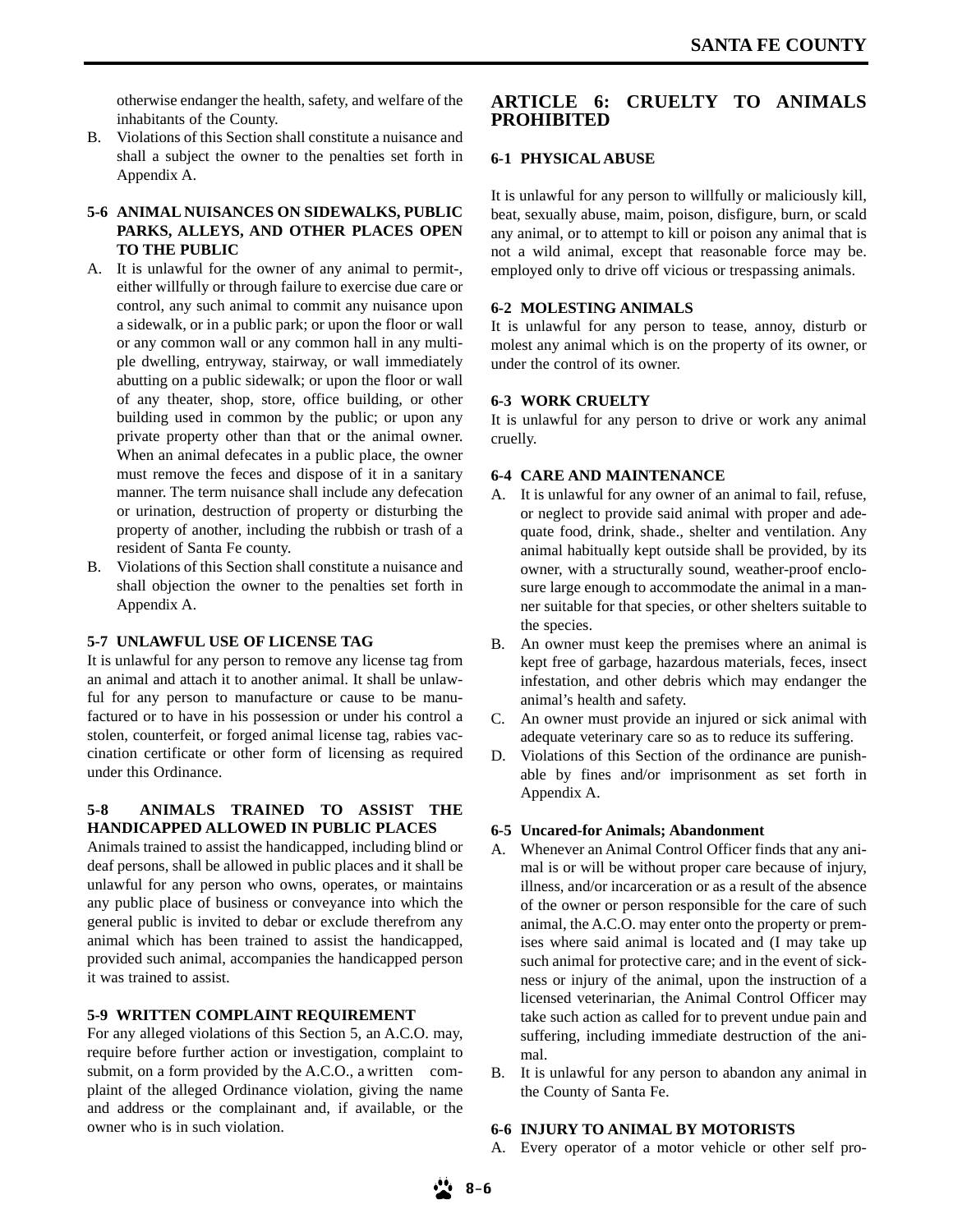pelled vehicle upon the streets and ways of the County shall immediately upon hitting, striking, maiming, or running down any animal, give aid as is reasonable to render. In the absence of the owner, said operator shall immediately notify the A.C.O., furnishing sufficient facts relative to the incident to identify the location of the injury, type of animal injured, and name and address of the motorist striking the animal. It is the duty of such operator to remain at or near the scene for a reasonable length or time or until such time as the appropriate authorities arrive, unless permission is granted from those authorities to leave the scene after providing his name, address, and other relevant information as requested by the appropriate authorities. Alternatively, in the absence of the owner, a person may give aid by taking the animal to a licensed veterinarian or to an animal control shelter and notifying an A.C.O.

- B. Any animal struck by a motor vehicle as provided herein shall be deemed an uncared-for animal within the meaning of Section 6-5 above.
- C. Emergency vehicles in the course of emergency duty are excluded from this provision with the exception of reporting the incident.

### **6-7 KEEPING OF DISEASED OR PAINFULLY CRIPPLED ANIMALS**

It is unlawful for any person to have, keep, or harbor any animal which is afflicted with any incurable, or infectious disease or is in any painfully crippling condition, except as hereinafter provided. The Animal Control Officer may impound such diseased or painfully crippled animal in accordance with the provisions of this Ordinance. All such animals impounded may be destroyed humanely as soon thereafter as is practicable. In the case of destruction of such animal, the Animal Control Officer shall be required to give any of the aforesaid notices provided in this Ordinance. This Section shall not be construed to include animals receiving veterinary care.

### **6-8 ANIMAL FIGHTS**

It is unlawful for any person to promote, stage, hold, manage, conduct, carry on, or attend any game, exhibition or contest in which one or more animals are engaged for the purpose or injuring, killing, maiming, or destroying themselves or any other animal.

### **6-9 BIRDS**

It is unlawful for any person to confine any bird unless provisions are made for the proper feeding and the furnishing of water to such bird at intervals not longer than forty-eight (48) hours. No person shall confine any bird in a crate, box, or other enclosure which does not permit each bird confined therein to stand in a naturally erect position.

### **6-10 FALSE REPORTS PROHIBITED**

It is unlawful for any person to make a false report to a Sheriff's deputy or an A.C.O. regarding any animal in dan-

ger or estray or regarding any supposed violation of this Ordinance.

### **6-11 SCOPE OF SECTION; VIOLATIONS**

- A. It is expressly provided that Section 6-1 through 6-8 shall apply equally to domestic livestock, exotic animals, and wild animals in addition to dogs and cats.
- B. Violations of Section 6-1 through 6-11 of this Ordinance are punishable by fines and/or imprisonments as set forth in Appendix A.

### **6-12 REPEAT OFFENSES**

- A. Three or more violations of any one or any combination of Section 6 offenses shall constitute an act of cruelty. A repeat offender shall be deemed guilty of a misdemeanor, punishable by a fine not exceeding \$500.00 and/or imprisonment for period not exceeding six (6) months.
- B. In cases of repeat offenses under this Section 6, an A.C.O. shall have the authority to impound any animal subjected to cruelty, neglect or abandonment. The animal may, not be returned to its owner before a hearing in Magistrate Court if, in the opinion on of the A.C.O., the harm to the animal is severe and likely to recur.
- C. In cases of repeat offenses for animals subjected to cruelty, neglect or abandonment, the A.C.O. may have such animal adopted to another owner, thereby extinguishing all property rights of the existing owner, provided the A.C.O. serves written notice upon the existing owner, informing him of the A.C.O.'s intent to have said animal adopted by another owner, and giving the existing owner three (3) business days to 1) declare his intent to maintain ownership of the animal and to object to the adoption, and 2) pay all impoundment, boarding, and veterinary costs, up to the date of the owner's declaration of intent to maintain his ownership of his animal. This intent must be stated in writing, signed by the animal's owner, and delivered to the Animal shelter keeping the animal. The statement of intent and payment of fees and costs will serve to stop any animal adoption proceedings.

### **ARTICLE 7: WILD OR EXOTIC ANIMALS; GUARD DOGS**

### **7-1 KEEPING OF WILD OR EXOTIC ANIMALS**

- A. No person shall keep an animal of a species prohibited or protected by Title 50, Code of Federal Regulations, or by the State of New Mexico, 17-3-22 NMSA 1978, as amended.
- B. No person shall keep an animal which is wild, vicious dangerous, noxious, or naturally inclined to do harm, except in a zoological park, veterinary hospital, animal shelter, public laboratory, circus, amusement show, educational facility, for which adequate protection devices shall be provided to prevent any animals from escaping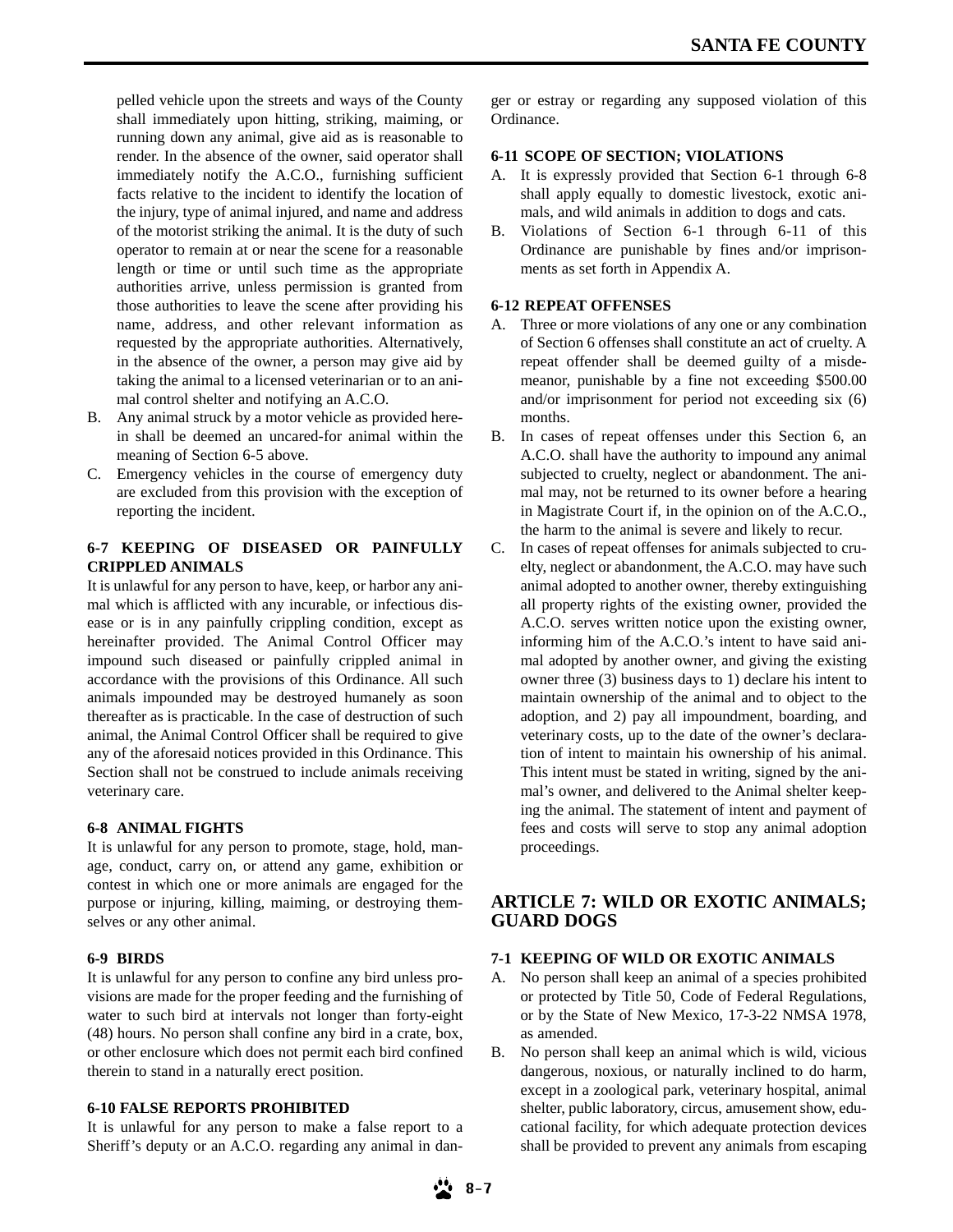or injuring the public.

C. Any provisions of this Ordinance to the contrary notwithstanding, no person shall keep a wild or exotic animal in such a manner as to constitute a likelihood of harm to the animal or other animals, to human beings, to the property of human beings, or which constitutes a public or private nuisance.

### **7-2 LICENSING WILD OR EXOTIC ANIMALS**

Any provision of this Ordinance to the contrary notwithstanding, no person shall receive, own, or keep a wild or exotic animal within the limits of the County, without first applying for and receiving from the A.C.O. an annual permit to do so. The applicant must provide evidence of knowledge and facilities for the care and feeding of the animal involved. The Animal Control Officer is permitted to enter the premises of the permittee hereunder at any reasonable time for the purpose of inspection or reinspection to determine compliance with this ordinance. The A.C.O. may deny, revoke, or suspend a permit [or failure to comply with this Section. This permit shall be renewed annually, at a cost set forth in Appendix A.

#### **7-3 ANIMALS USED FOR ENTERTAINMENT**

Owners of animals used in exhibits, circuses, rodeos, and animals otherwise used for entertainment purposes must comply with all provisions of this Ordinance.

#### **7-4 GUARD DOGS**

Anyone using or keeping a dog for the sole purpose of guarding a property, and neither as a pet nor for hunting uses, must follow the restrictions set forth in Section 7-4, in addition to all other applicable provisions of this Ordinance:

- A. The enclosure surrounding the property protected by a guard dog must be secure at all times so as to prevent the dog from running at large, unless the owner complies with Section 5-2A.
- B. If chained, the animal must be located within 10 feet of the entrance of the building to be guarded and chained in such manner as set forth in Sections 5-2A 1 through 6. (Chained Animals).
- C. The owner of the guard dog shall post warning signs prominently on all sides of the premises and on the entryway to the premises, stating that a guard dog is on the premises.

## **ARTICLE 8: DEAD ANIMALS**

### **8-1 DISPOSAL**

- A. Within twenty-four (24) hours of death of an animal, the owner shall dispose of the carcass by burial at least three (3) feet underground in a suitable location, or by other means approved by an A.C.O.
- B. At his discretion, the A.C.O. is authorized to pick up and dispose of all dead animals immediately upon dis-

covery or notification.

- C. The A.C.O. is not responsible for pick up or disposal of domestic livestock or wild animals, or animals killed on interstate highways, state, or county roads.
- D. At the request of the owner, an A.C.O. may, at his own discretion, given the constraints of County resources, pick up the carcass of dogs and cats weighing less than twenty (20) pounds from the homes of the owners who are residents of the County. The fee for this service is set forth in Appendix A.
- E. An animal carcass picked up under this Section of the Ordinance shall be disposed of by the County in whatever way is determined to be the most feasible to protect the health, safety, and welfare of the residents of the County and in such a manner as to minimize expense to the Animal Control Division and the County.

### **ARTICLE 9: TAMPERING**

#### **9-1 BREAKING INTO ENCLOSURE**

Any person who shall in any manner break into or aid, directly or indirectly, in breaking into the enclosure in which any animal is impounded or kept under authority of an A.C.O. or Sheriff's deputy shall be guilty of a petty misdemeanor.

#### **9-2 HINDERING AN A.C.O.**

Any person who shall willfully or intentionally hinder or obstruct any Animal Control Officer in the discharge of his official duty under the provisions of this Ordinance shall be guilty of a petty misdemeanor.

### **ARTICLE 10: REGULATIONS FOR KENNELS, GROOMING PARLORS, PET SHOPS, PET SHELTERS AND HOBBY BREEDERS**

### **10-1 PERMITS; STANDARDS; REVOCATION OF PERMITS**

- A. It shall be unlawful to keep, maintain, harbor or possess upon the premises of any one household or upon the premises of any one business property more than ten (10) dogs of licensing age or ten (10) cats unless the owner or person in charge thereof has obtained a permit to operate a kennel from the Animal Control Division.
- B. The cost of obtaining a kennel permit is set forth in Appendix A. Each kennel license must be renewed annually and a new permit fee paid.
- C. No kennel permit shall be issued until an inspection of the kennel by an A.C.O. finds compliance with this Ordinance has been completed.
- D. The A.C.O. is authorized to inspect, at any reasonable hour, any kennel holding a permit to operate. By accepting a kennel permit, the permittee is agreeing to surrender the kennel for inspection at a reasonable time upon

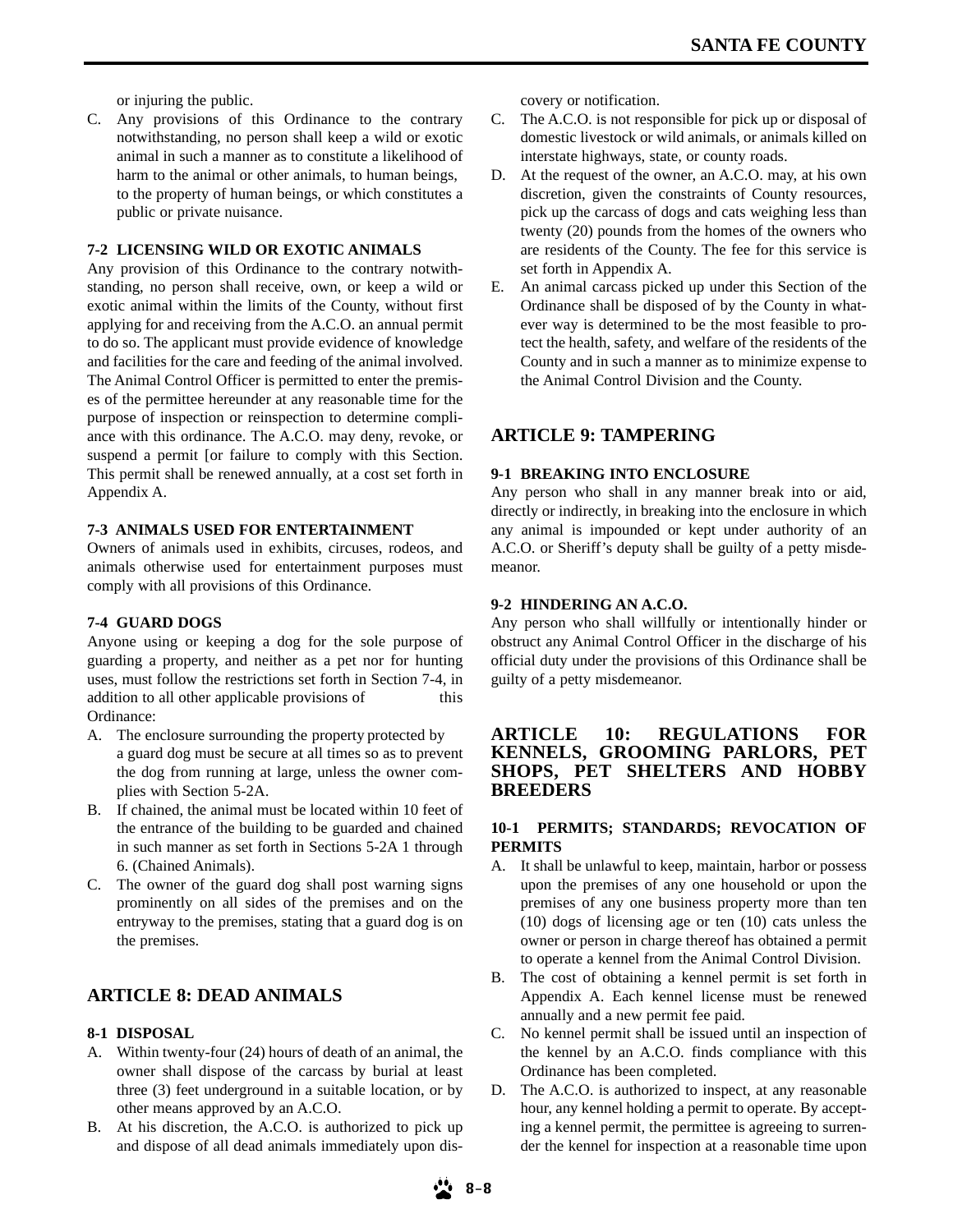the request of an A.C.O.

- E. All kennels, as defined herein, shall, in addition to the other provisions of this Ordinance, comply with the minimum standards of this Section. Failure to meet these standards shall be grounds for denial of a permit or revocation of a permit. The following standards must be met:
	- 1. animal enclosures must be provided which allow adequate protection against all weather extremes. Floors of buildings, runs and walls must he constructed with an impervious material to permit proper cleaning and disinfecting.
	- 2. building temperatures shall be maintained at a comfortable level. Adequate ventilation and adequate lighting shall be maintained at all times.
	- 3. each animal shall have sufficient space to stand up, lie down and turn around without touching the sides or tops of cages.
	- 4. cages are to be of material construction that permit adequate cleaning and sanitizing.
	- 5. cages are to be of an impervious, washable material, radiantly heated, and shall have a resting board or some kind of bedding.
	- 6. rooms shall provide an adequate exercise area and protection from the weather. Runs shall have an impervious surface.
	- 7. all animal quarters and rooms are to be kept clean, dry and in a sanitary condition.
	- 8. animal food shall be free from contamination, shall be wholesome, palatable and of sufficient quantity and nutritive value to meet the normal daily requirements for the condition, age, and size of the animal.
	- 9. all animals shall have fresh, potable. water available at all times. Water vessels shall be mounted or secured in a manner that prevents tipping and be of a removable type.
- F. Any permit issued pursuant to this Section may be revoked if an A.C.O. has reasonable cause to believe that the standards set forth in this Section are not being met, or if the permittee or the person caring for or having control of the kenneled animals has violated any Section of this Ordinance or is in violation or any zoning, health and safety, or building ordinance relating to the keeping, care or use of any animal.

### **ARTICLE 11: PENALTY; GRACE PERIOD; RESTITUTION; SAVINGS CLAUSE**

#### **11-1 PENALTY CLAUSE**

Any person who violates any of the provisions of this Ordinance shall be deemed guilty of a misdemeanor, and, upon conviction of violating the Ordinance, shall be punished by a fine not exceeding \$500.00 and/or imprisonment for a period not exceeding six (6) months. A person may, in addition to any other penalty, be required to attend an animal

training or care school/classes in the discretion of the Court. Each day this Ordinance is violated shall be considered a separate offense.

### **11-2 GRACE PERIOD**

Any violations existing upon the effective date of this Ordinance have a grace period of thirty (30) days to permit the persons to comply with all provisions herein.

#### **11-3 RESTITUTION**

Notwithstanding any of the foregoing, in the event any animal damages property, whether public or private, or causes injury to any person or animal, and such damage or injury is found to have been an element of the violation of any provision of this Ordinance, the Magistrate Court may, at its discretion, require the defendant to make restitution within a reasonable time, to the victim of said damage or injury.

#### **11-4 SAVINGS CLAUSE AND REPEAL PROVISION**

If any of these Sections, subsections, sentences, clauses, or phrases of this Ordinance are for any reason found to be unconstitutional or invalid, the validity of the remaining portions of this Ordinance shall not thereby be affected since it is the express intent of the Board of County Commissioners to pass each section, phrase, paragraph, and word separately. Santa Fe County Resolution 1990-8 is hereby unaffected by this Ordinance. Santa Fe County Ordinances 1981-7, 1982-7, 1990-8 and Santa Fe County Resolution 1982-28 are hereby repealed.

#### **11-5 EFFECTIVE DATE**

This Ordinance will take effect on April 12, 1991.

### **APPENDIX A**

### **SCHEDULE OF FEES, FINES AND CHARGES**

- A. LICENSING
	- 1. Unaltered Male .....................\$10.00
	- 2. Unaltered Female . . . . . . . . . . . . . . . . . .10.00
	- 3. Altered Male . . . . . . . . . . . . . . . . . . . . . . .3.00
	- 4. Altered Female . . . . . . . . . . . . . . . . . . . . .3.00
	- 5. Late Penalty/No License and/or
	- Registration . . . . . . . . . . . . . . . . . . . . . . .10.00 6. Duplicate Tags . . . . . . . . . . . . . . . . . . . . . .5.00
- B. IMPOUNDMENT FEES
	- 1. DOGS
		- a. Per offense . . . . . . . . . . . . . . . . . . \$15.00
		- b. Boarding cost (per day) as set by Animal Shelter
		- 2. CATS
			- a. Per offense . . . . . . . . . . . . . . . . . . .\$10.00
			- b. Boarding cost (per day) as set by Animal Shelter
		- 3. OTHER ANIMALS: reasonable impoundment and boarding fees as determined by the A.C.O., depending on the type of animal and care required.
- C. PERMIT FEES
	- 1. To operate a cat Kennel (per year)  $\dots$  . \$50.00
	- 2. To operate a Kennel able to house 20